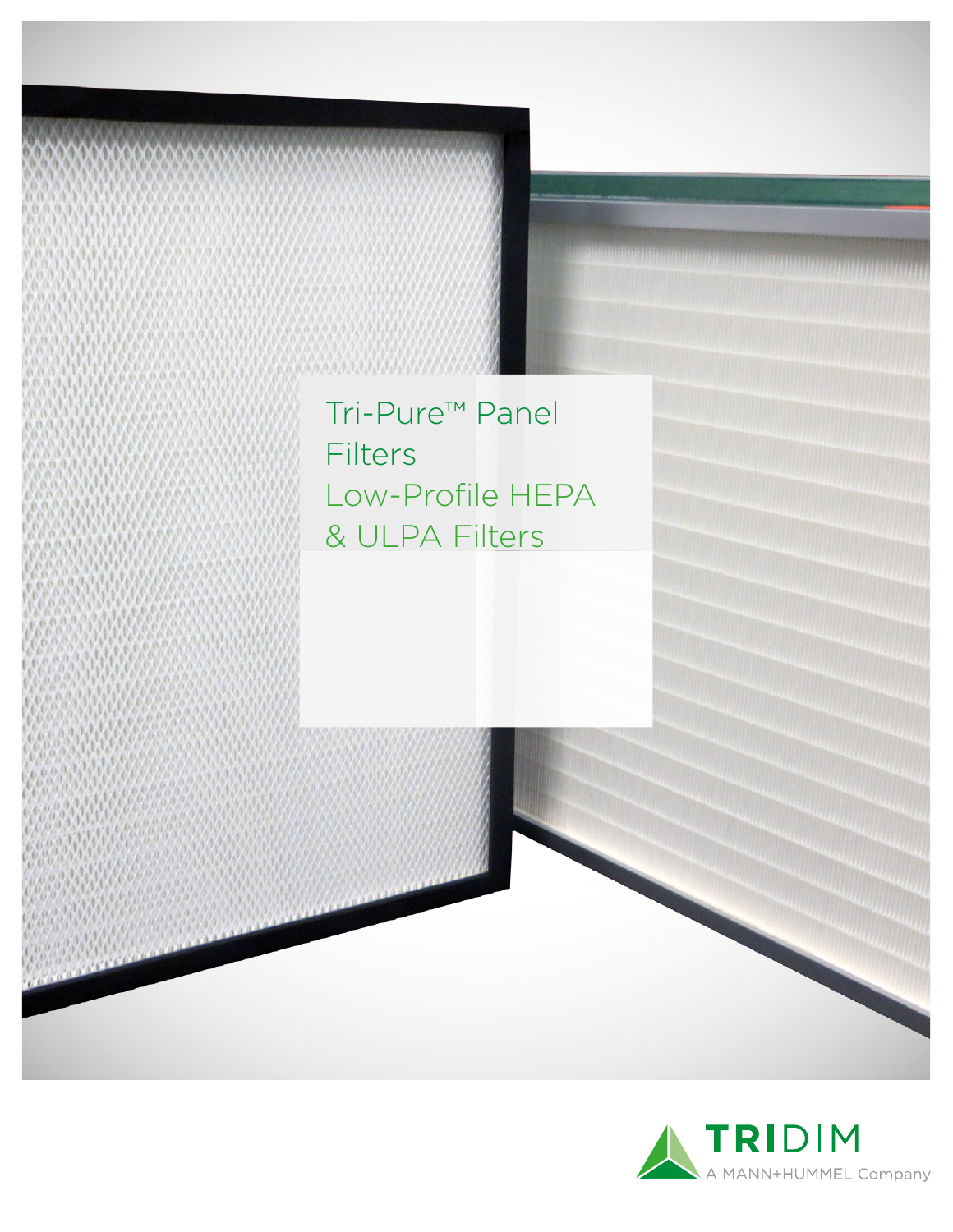# Tri-Pure™ Panel Filters Space-Saving, High Efficiency Filtration

#### **FEATURES**

- **Low profile**
- Available in gasket seal models with 2.75", 3", 3.5", 4.75" and 5.875" frames
- Available in gel seal with 3", 3.72" and 4.85" frames
- **Metal faceguard**
- $\blacksquare$  45 mm to 100 mm media pack
- Anodized, extrudedaluminum frame
- Quality-controlled manufacturing facility



#### **LOW PROFILE HEPA/ULPA PANEL FILTERS FOR CLEANROOM APPLICATIONS**

Tri-Dim Filter Corporation's Tri-Pure™ HEPA/ULPA Panel filters are designed for use in cleanroom applications where a compact footprint and highefficiency filtration is needed. Applications include medical, pharmaceutical, microelectronics as well as other cleanroom disciplines.

The Tri-Pure™ HEPA/ULPA Panel filter features include a low profile, from only 2.75" (70 mm) cell sides to allow for maximum space utilization in space sensitive applications.

All Tri-Pure™ HEPA/ULPA Panel Filters are available in efficiencies from 99.99% @ 0.3 micronsized particles to 99.9995% on 0.1 to 0.2 micronsized particles, which is typically the MPPS (Most Penetrating Particle Size) for this filter in most applications.

Tri-Pure™ HEPA/ULPA Panel Filters are available with either a gasket seal or gel seal as needed per application.

#### **GASKET-SEAL FILTERS**

Frame and media pack combinations

| <b>Frame</b>    | <b>Media Pack</b>                        |
|-----------------|------------------------------------------|
| 2.75" (70 mm)   | 1.8" (45 mm)                             |
| 3" (76 mm)      | 2" (53 mm)                               |
| 3.5" (89 mm)    | 3" (70 mm)                               |
| 4.75" (120 mm)  | 2" (53 mm), 3" (70 mm)<br>or 4" (100 mm) |
| 5.875" (149 mm) | 2" (53 mm), 3" (70 mm)<br>or 4" (100 mm) |

#### **GEL-SEAL FILTERS**

Frame and media pack combinations

| Frame          | Media Pack                |
|----------------|---------------------------|
| 3" (76 mm)     | 2" (53 mm)                |
| 3.72" (94 mm)  | 3" (70 mm)                |
| 4.85" (123 mm) | 3" (70 mm) or 4" (100 mm) |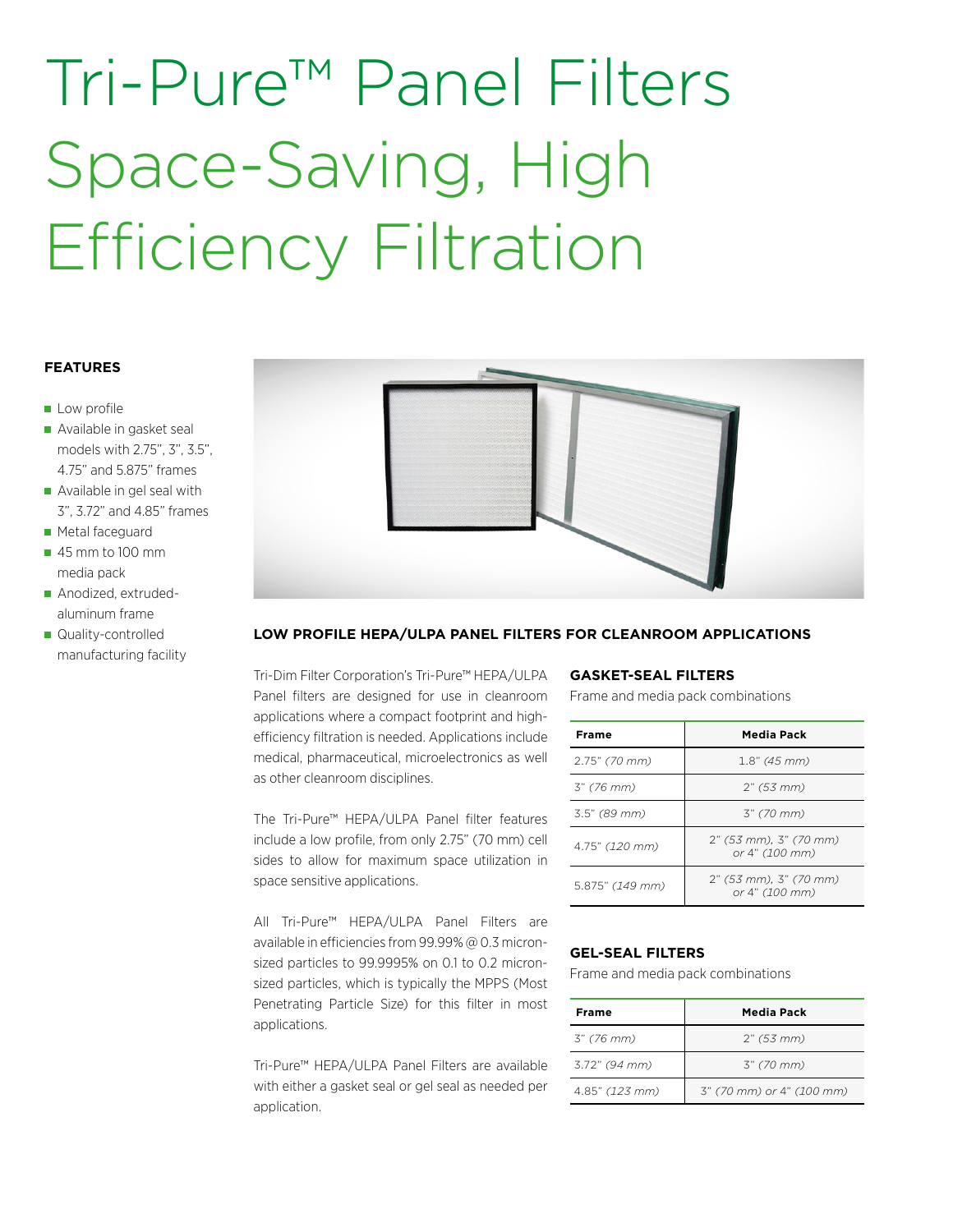# Rigid and robust For Reliability You Can Count Upon

#### **CONSTRUCTION**

Tri-Dim supplies a painted, expanded-metal grille on the downstream side of the media pack for protection. The media pack is constructed of glass microfiber media that's mini-pleated into media packs from 45 mm (1.8") thick to 100 mm (4") thick. The pleats are separated and secured by an adhesive bead separator. The Tri-Pure™ separator system is precisely applied to promote uniform air flow and to eliminate media-to-media contact and the fiber break-off related to different pleating methods. The Tri-Pure™ media pack is manufactured on a computer-controlled pleater for consistent and repeatable media packs.

Tri-Pure™ Panel HEPA/ULPA filters are constructed of anodized, extrudedaluminum frames that are connected at the corners with the Tri-Pure™ Dual-Corner fastener system that produces an airtight and rigid joint. The media pack is encapsulated into the frame on all four sides with a polyurethane sealant.

Tri-Dim is proud of our quality-controlled Tri-Pure™ production facility that houses our state-of-the-art manufacturing equipment.

| xх. |
|-----|
|     |
|     |

Grill